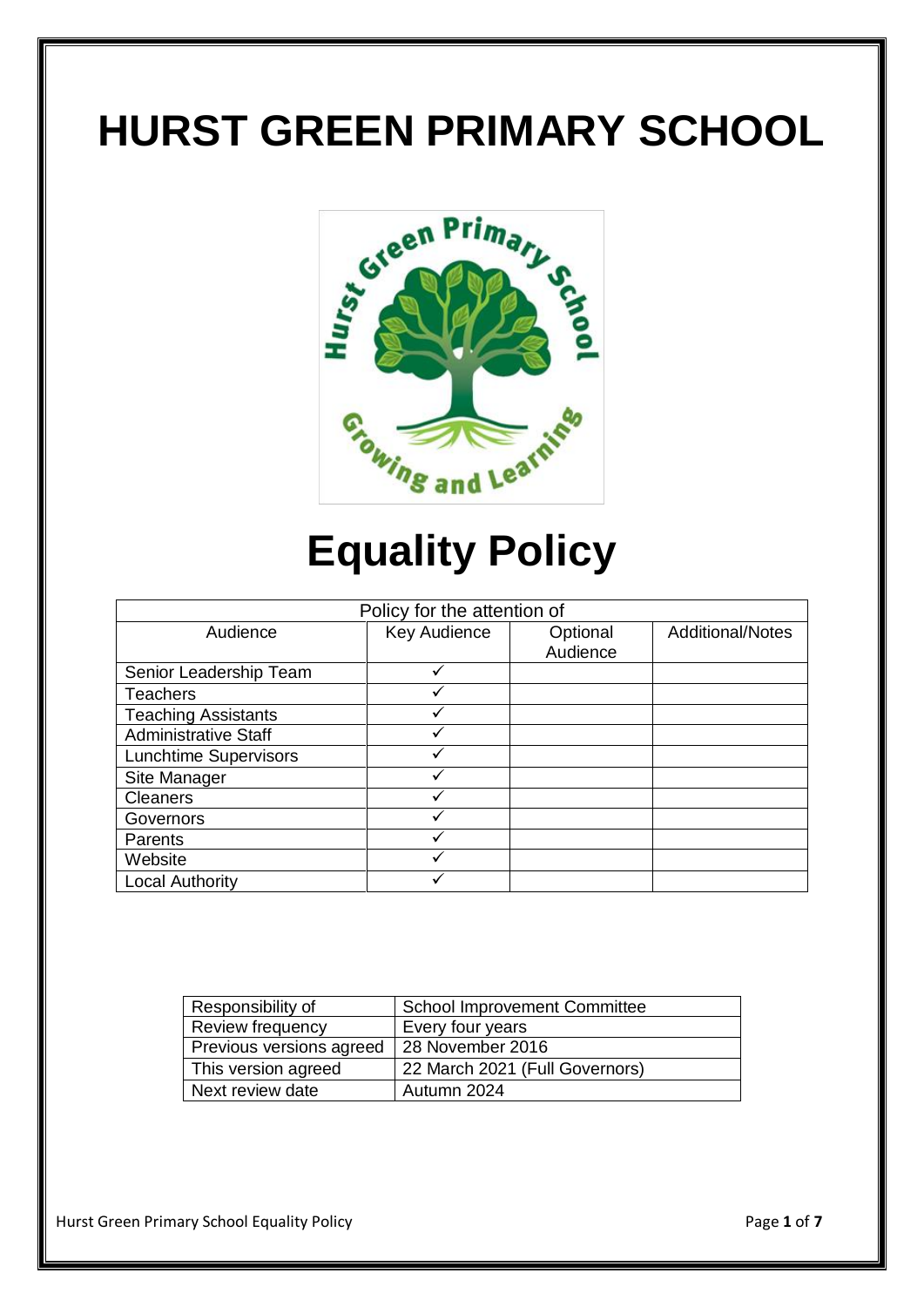#### **Introduction**

The Public Sector Equality Duty requires our school to publish information about Equalities.

The Equality Act 2010 clearly states that the following groups must be taken into account. People identified in the following groups are considered to have a protected characteristic.

Protected Characteristics

- $\bullet$  Age
- Disability
- **6** Gender
- Race (ethnicity)
- Pregnancy and Maternity
- Religion and Belief
- Sexual Orientation
- Transgender
- Marriage and Civil Partnership

## **Published Information**

The information we publish must be linked to the 3 aims (General Duties) of the Public Sector Equality Duty.

#### **Why we have developed this Equality Policy**

This Equality Policy for Hurst Green Primary School brings together all previous policies, schemes and action plans around equality including those that we had previously for Race, Gender and Disability. It includes all the protected characteristics covered under the Equality Act 2010 as well as other aspects which have the potential to discriminate against or to devalue any individuals within our community. We are further committed to the development of cohesive communities both within our school's physical boundaries and within our local, national and global environments. Our Equality Policy is inclusive of our whole school community – pupils, staff, parents/carers, visitors and partner agencies.

#### **General Duties**

The 3 aims of the Public Sector Equality Duty are to:

1. Eliminate unlawful discrimination, harassment and victimisation and other conduct prohibited by the Act.

2. Advance equality of opportunity between people who share a protected characteristic and those who do not.

3. Foster good relations between people who share a protected characteristic and those who do not.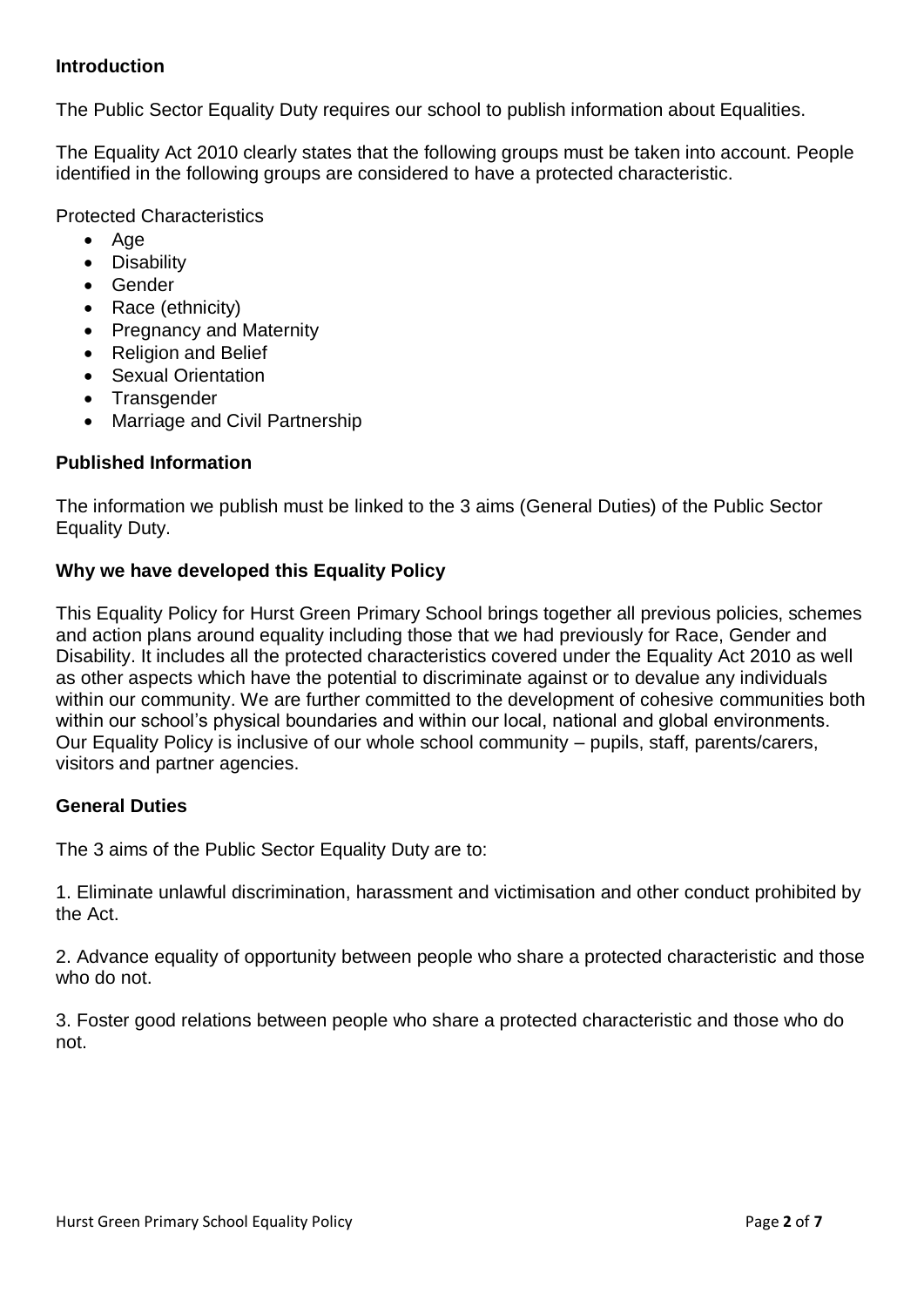## **Specific Duties**

The 2 specific duties of the Public Sector Equality Duty are intended to help schools meet the general duties. They are to:

- 1. Publish Information
- 2. Set Equality Objectives

#### **Our vision statement about Equality**

Hurst Green Primary School seeks to foster warm, welcoming and respectful environments, which allow us to question and challenge discrimination and inequality, resolve conflicts peacefully and work and learn free from harassment and violence.

We recognise that there are similarities and differences between individuals and groups but we will strive to ensure that our differences do not become barriers to participation, access and learning and to create inclusive processes and practices, where the varying needs of individuals and groups are identified and met. We therefore cannot achieve equality for all by treating everyone the same.

We will build on our similarities and seek enrichment from our differences and so promote understanding and learning between and towards others to create cohesive communities.

#### **Our Approach and Way of Working**

We analyse information e.g. surveys, reviews and through pupil data to use the information to improve outcomes for all groups in the School. We make sure we know which pupils are doing well and those who need support. This is presented in the Strategic Leaders Action Plan (SLAP plan) and school improvement priorities.

We seek to embed equality of access, opportunity and outcome for all members of our school community, within all aspects of school life.

#### **We actively seek out opportunities to embrace the following key concepts:**

- $\triangleright$  Shared Humanity. Identifying commonality and shared values, aspirations and needs underpins our approach to equality. We value our fundamental similarities and universality;
- $\triangleright$  Valuing difference and diversity. We appreciate the richness within our differences and look for ways of celebrating and understanding them better;
- $\triangleright$  Interdependence, interaction and influence. We recognise that, as they evolve, distinct cultures, beliefs and lifestyles will impact on and inform each other;
- $\triangleright$  Social cohesion within our school and within our local community:
- $\triangleright$  Excellence. We aim to inspire and recognise high personal and collective achievement throughout our community, the UK and the wider world. Excellence is to be found everywhere;
- $\triangleright$  Personal and cultural identity. We will provide opportunities to explore and value the complexity of our personal and cultural identities;
- $\triangleright$  Fairness and social justice. We will develop our understanding of the inequality that exists in society and explore ways of individually and collectively promoting a more equitable society.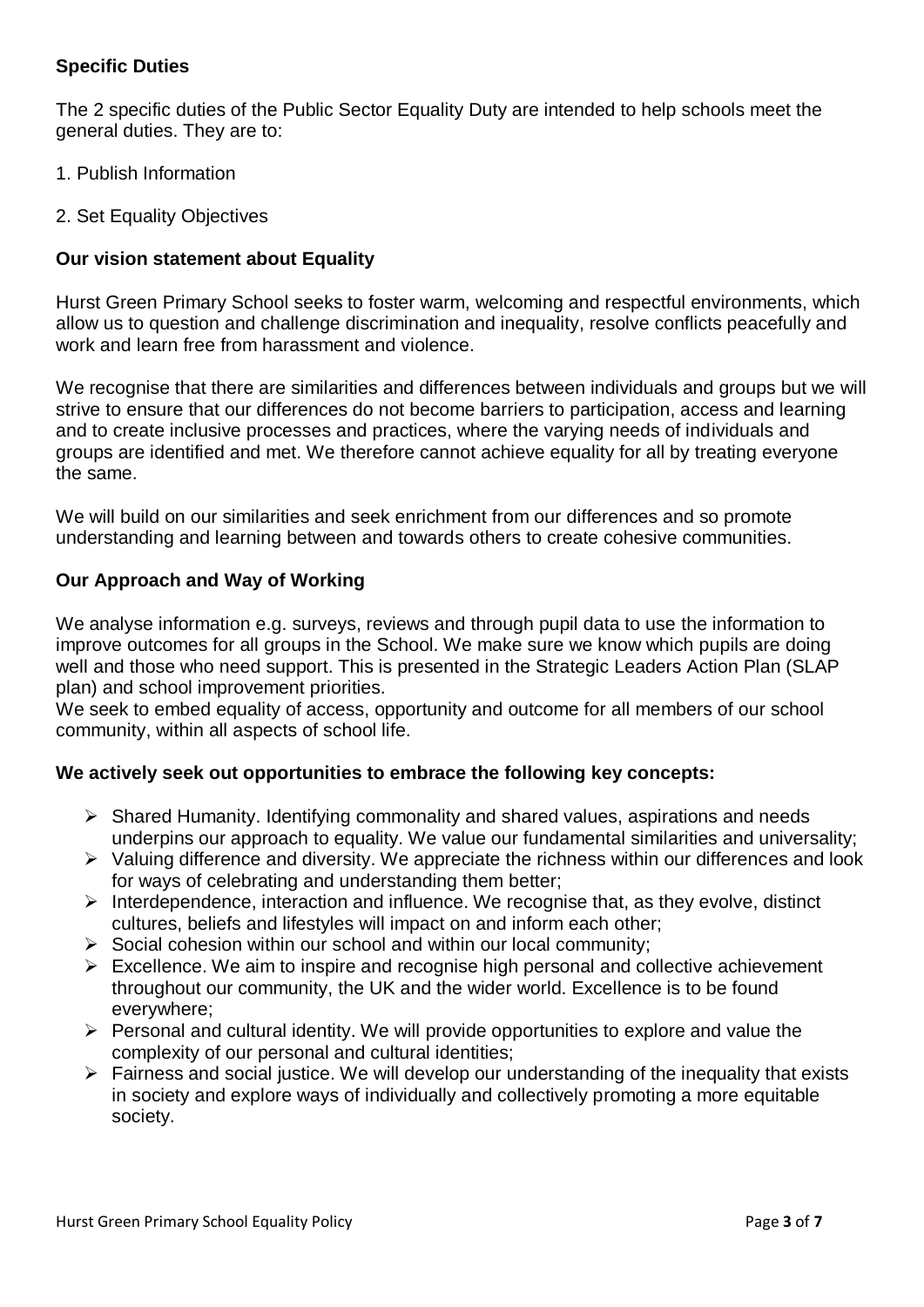#### **Statement & Principles**

We believe that equality at our school should permeate all aspects of school life and is the responsibility of every member of the school and wider community. Every member of the school community should feel safe, secure, valued and of equal worth. At Hurst Green Primary School, equality is a key principle for treating all people the same irrespective of their gender, ethnicity, disability, religious beliefs/faith tradition, sexual orientation, age or any other of the protected characteristics (Single Equalities Act 2010).

#### **Monitoring and Review**

The staff member responsible for co-ordinating the monitoring and evaluation is the Headteacher. They will be responsible for:

- Providing updates on equalities legislation and the School's responsibilities in this regard;
- Working closely with the Governing Body to ensure the School fulfils legal requirements;
- Supporting positively the evaluation activities that monitor the impact and success of the policy on pupils from different groups, e.g. SEN, Looked after Children, ethnic groups, EAL and pupil premium pupils in the following recommended areas:
	- o Pupils' progress and attainment;
	- o Learning and Teaching;
	- o Behaviour discipline and exclusions;
	- o Attendance;
	- o Admissions;
	- o Incidents of prejudice related bullying and all forms of bullying;
	- o Parental involvement;
	- o Participation in extra-curricular and extended school activities;
	- o Staff recruitment and retention
	- o Visits and visitors

#### **Policy Commitments**

#### **Promoting Equality: Curriculum**

We aim to provide all our pupils with the opportunity to succeed. To achieve this we will ensure:

- Curriculum planning reflects a commitment to equality;
- The curriculum prepares pupils for life in a diverse society and uses opportunities to reflect the background and experience of pupils and families in the School;
- There will be opportunities in the curriculum to explore concepts and issues related to identity and equality;
- The promotion of attitudes and values that celebrate and respect diversity and challenge discriminatory behaviour and language wherever it occurs;
- The use of images and materials which positively reflect a range of cultures, identities and lifestyles.

#### **Promoting Equality: Achievement**

There is a consistently high expectation of all pupils.

To secure the best possible outcomes we recognise that:

• Adults in the School will be expected to provide good, positive role models in their approach to all issues relating to equality of opportunity;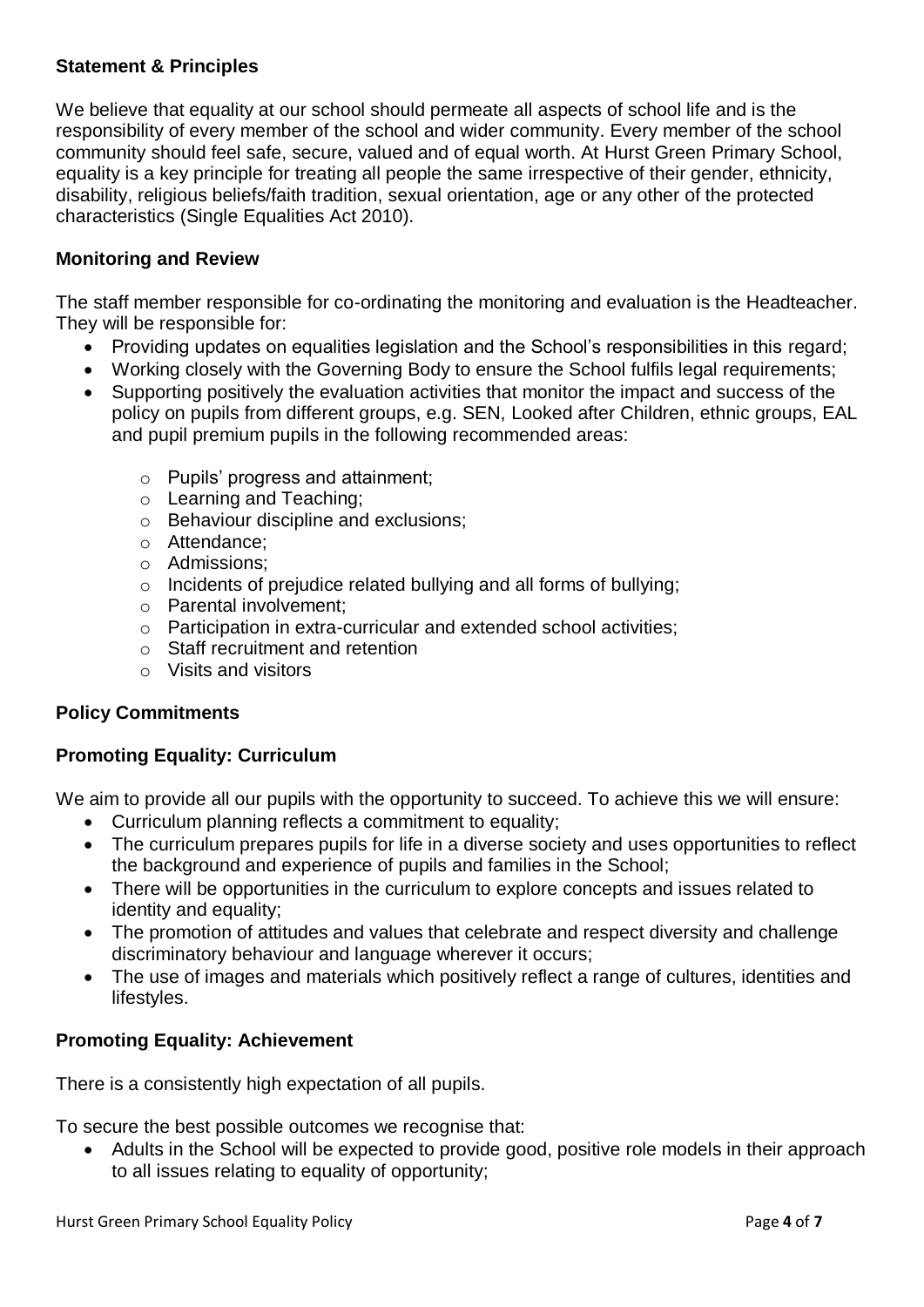- It is important to identify the particular needs of individuals and groups within the School and to use targeted interventions to diminish the difference in achievement;
- A range of teaching methods is used throughout the School to ensure that effective learning takes place at all stages for all pupils;
- All pupils are actively encouraged to engage fully in their own learning.

## **Promoting Equality: The ethos and culture of the School**

- At Hurst Green Primary School, we are aware that those involved in the leadership of the School community are instrumental in demonstrating mutual respect between all members of the School community;
- We strive to achieve a feeling of openness and tolerance which welcomes everyone to the School:
- The children are encouraged to greet visitors with friendliness and respect;
- The displays around the School reflect diversity across all aspects of equality;
- Reasonable adjustments will be made to ensure access for pupils, staff and visitors (including parents) with disabilities (this not only includes physical access, but takes account wider access to school information and activities);
- Provision is made to cater for the spiritual, moral, social and cultural needs of all children through planning of assemblies, classroom based and off-site activities;
- Pupils' views are actively encouraged and respected. Pupils are given an effective voice for example, through leadership opportunities, the School Council, sports and digital leaders, pupil discussion and surveys and there are regular opportunities to engage with pupils about their learning and the life of the School;
- Positive role models are used throughout the School to ensure that different groups of pupils feel welcomed and included.

## **Promoting Equality: Staff Recruitment and Professional Development**

- All posts are advertised formally and open to the widest pool of applicants;
- Key Staff involved in recruitment and selection are trained and aware of what they should do avoid discrimination to ensure equality of opportunity.
- Steps are taken to encourage people from under-represented groups to apply for positions at all levels of the School;
- Access to opportunities for professional development is monitored on equality grounds;
- Equalities policy and practice is covered in all staff inductions;
- Employment policy and procedures are reviewed regularly to check conformity with legislation

## **Promoting Equality: Countering and Challenging Harassment and Bullying**

- The School counters and challenges all types of discriminatory behaviour and this is made clear to staff, pupils, parents and governors;
- The School has a clear, agreed procedure for dealing with prejudice related bullying incidents and has a nominated member of staff responsible for recording and monitoring incidents;
- The School reports to Governors on a termly basis the number of prejudice related incidents recorded in the School.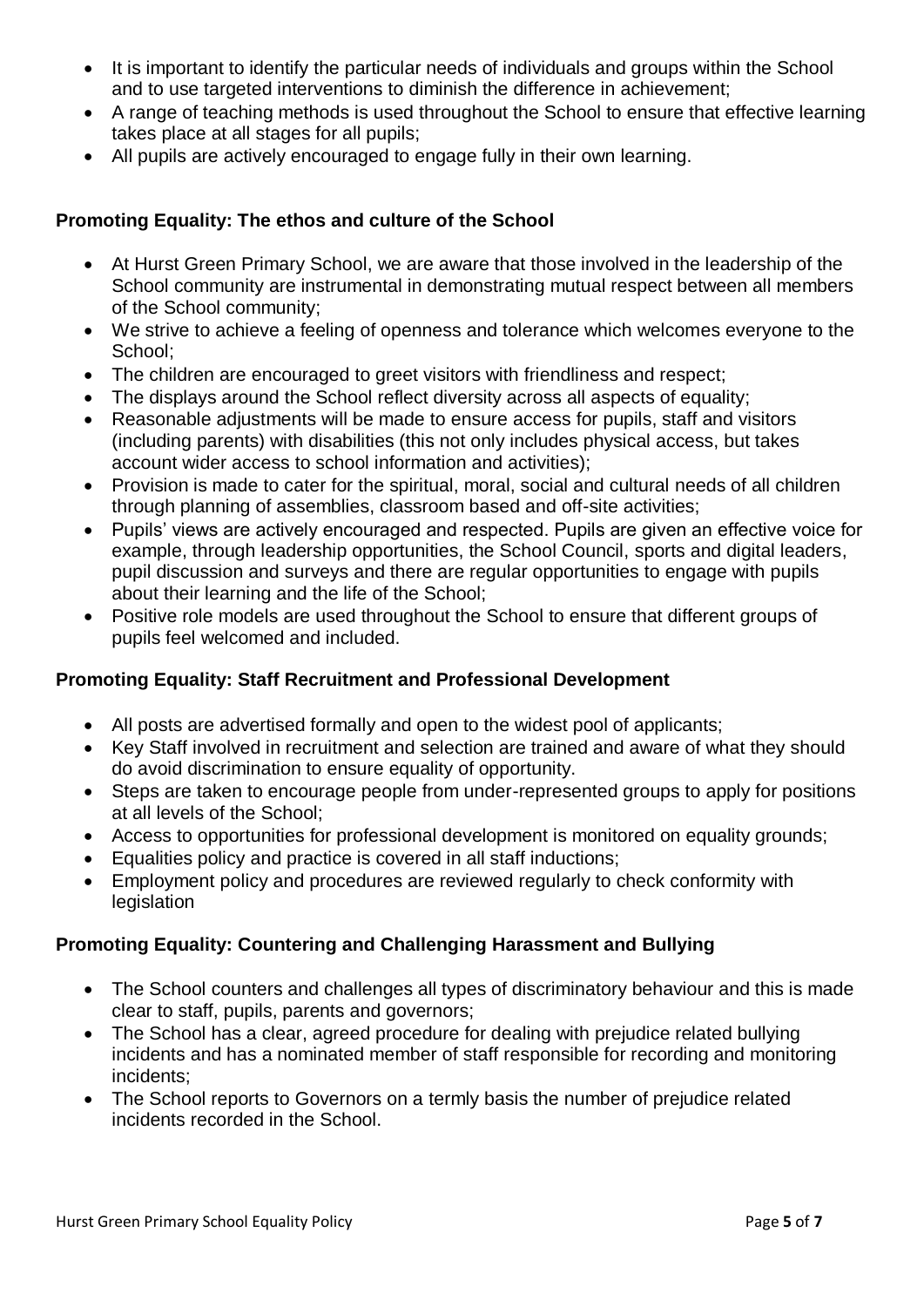## **Promoting Equality: Partnerships with Parents/Carers and the Wider Community**

Hurst Green Primary School aims to work in partnership with parents/carers. We:

- Take action to ensure all parents/carers are encouraged to participate in the life of the School;
- Maintain good channels of communication, e.g. through ParentMail, newsletters and annual surveys;
- Encourage members of the local community to join in school activities and celebrations;
- Ensure that the parents/carers of newly arrived pupils are made to feel welcome.

#### **Responsibility for the Policy**

In our school, all members of the School community have a responsibility for promoting equalities.

#### Our **Governing Body** will:

- designate a Committee to have responsibility for the Equality Policy;
- ensure that the objectives arising from the policy are part acted upon;
- support the Headteacher in implementing any actions necessary;
- engage with parents and partner agencies about the policy;
- evaluate and review the Policy and the objectives every 4 years.

## Our **Headteacher** will:

- ensure that staff, parents/carers, pupils and visitors and contractors are informed as appropriate about the Equality Policy;
- oversee the effective implementation of the Policy;
- ensure staff have access to training which helps to implement the Policy;
- develop partnerships with external agencies regarding the policy so that the School's actions are in line with the best advice available;
- monitor the Policy and report to the Governing Body at least annually on the effectiveness of the policy and the objectives;
- ensure that the Senior Leadership Team is kept up to date with any development affecting the policy or actions arising from it.

#### Our **Senior Leadership Team** will:

- have responsibility for supporting other staff in implementing this Policy;
- provide a lead in the dissemination of information relating to the Policy;
- with the Headteacher, provide advice/support in dealing with any incidents/issues.

#### Our **pupils** will:

- be involved in the further development of the Policy and will understand how it relates to them, appropriate to age and ability;
- be expected to act in accordance with the Policy;
- encouraged to actively support the Policy.

#### Our **parents/carers** will:

- be given accessible opportunities to become involved in the further development of the Policy;
- have access to the Policy through a range of different media appropriate to their requirements;
- be encouraged to actively support the Policy;
- be encouraged to attend any relevant meetings and activities related to the Policy;
- be informed of any incident related to this Policy which could directly affect their child.